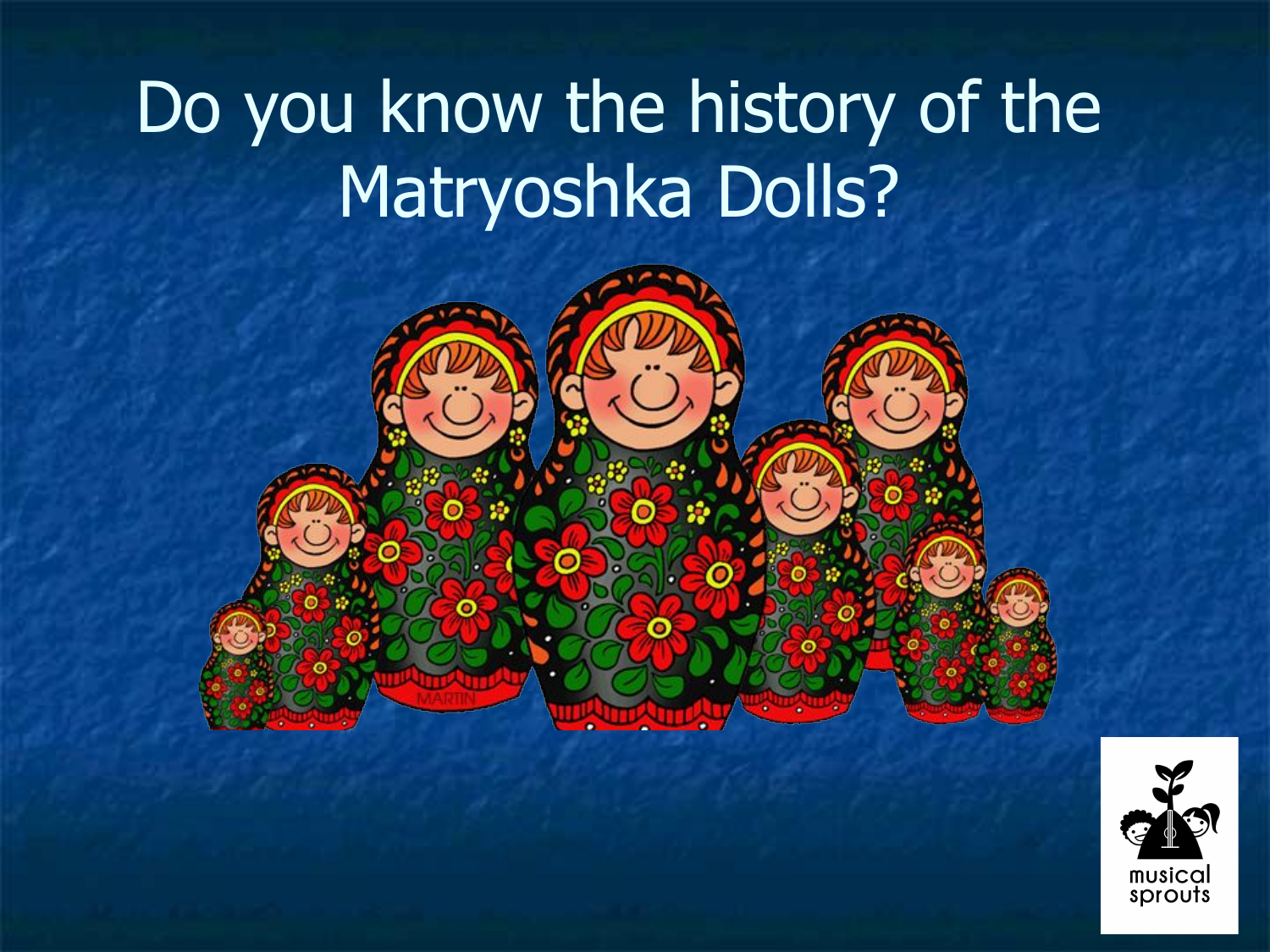

**Matryoshka dolls are wooden stacking dolls originally painted to look like a traditional Russian woman or 'babushka' wearing a sarafan. They are a popular souvenir and over time have become a symbol of Russia itself.**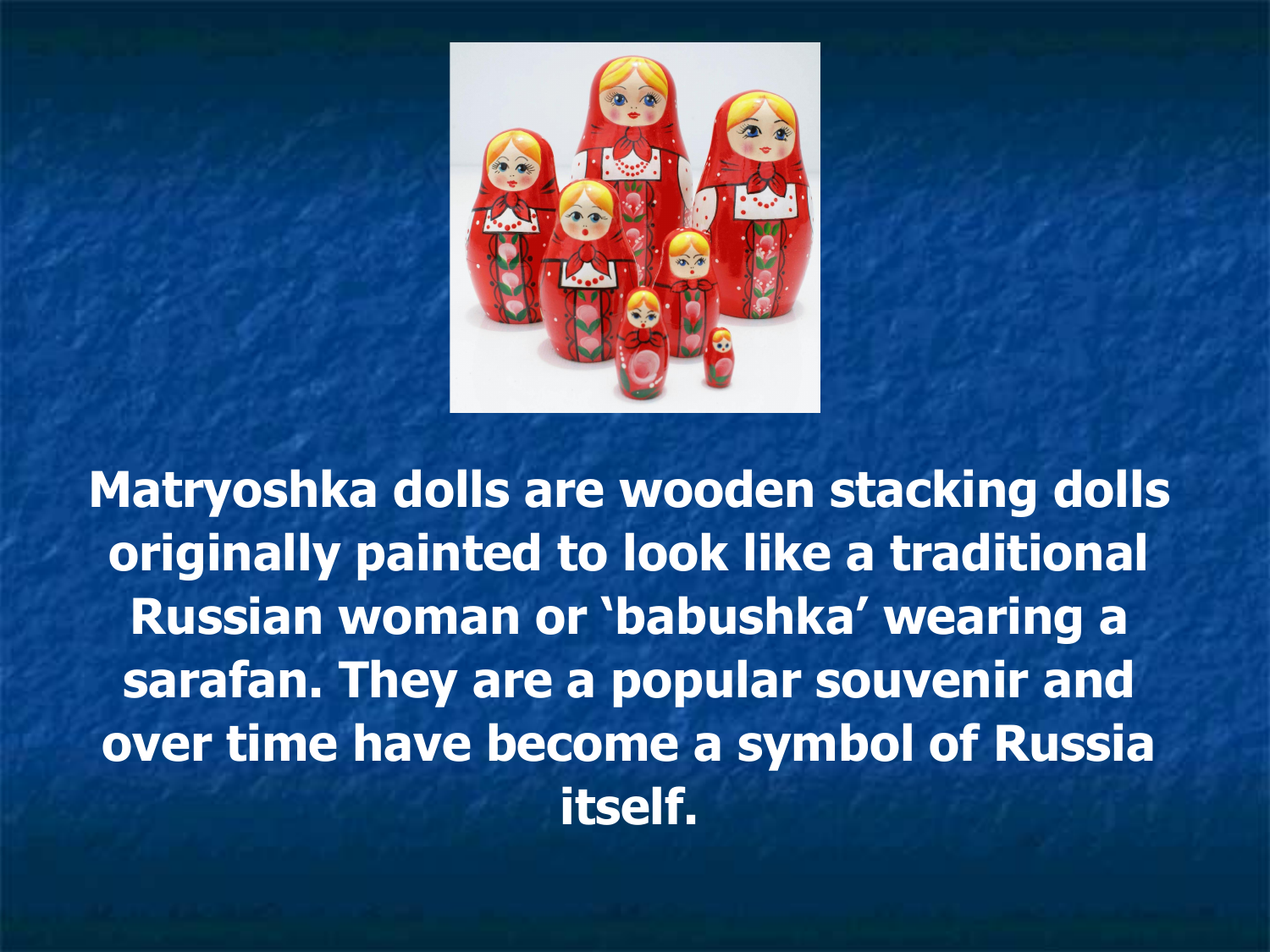

**The dolls were first designed and painted by two men; Sergey Malyutin and Vasily Zvyozdochkin in 1890 north of Moscow, which continues to be famous for its Slavic culture and folk art.**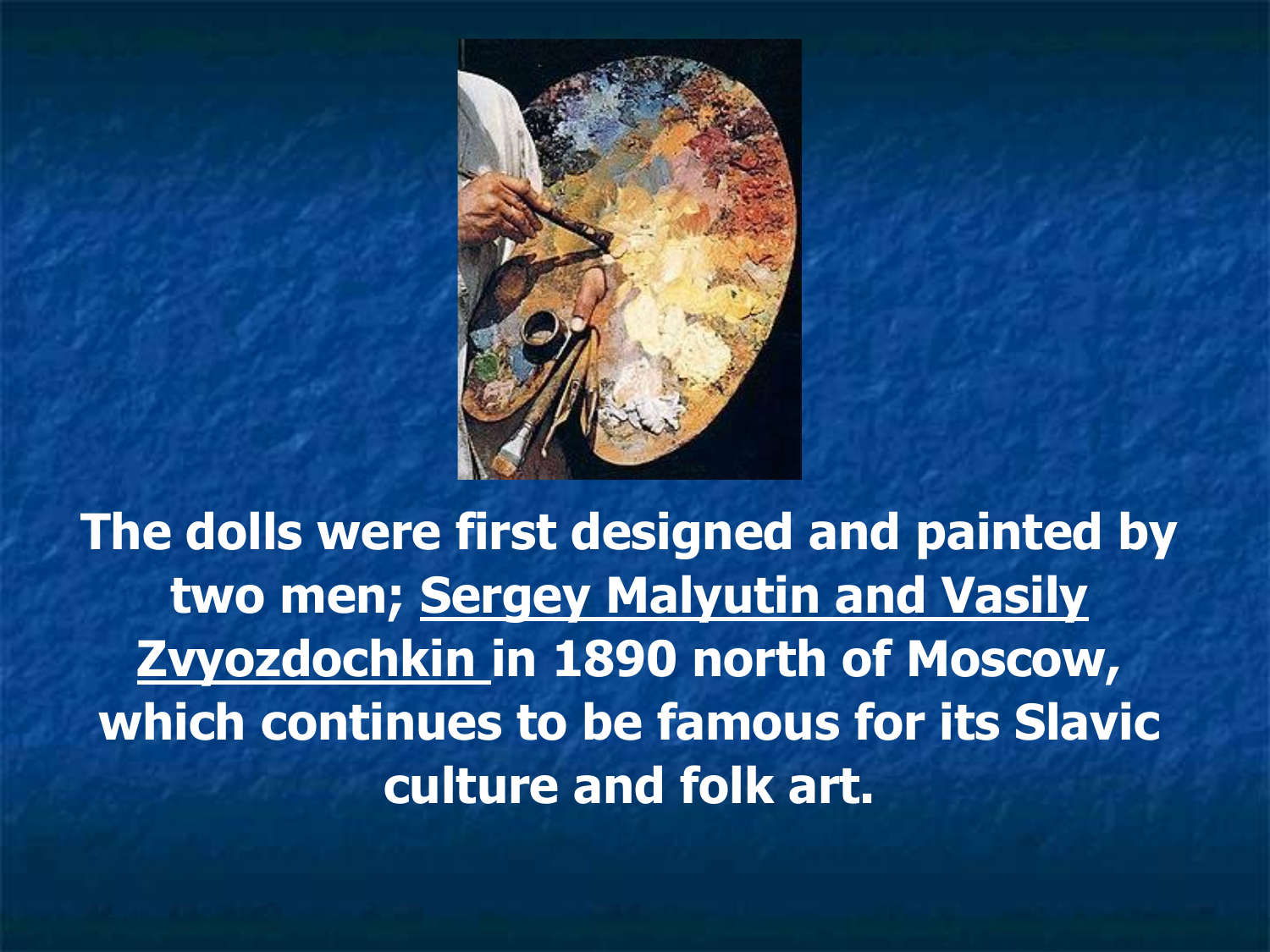

**The word 'matryoshka' translates to mean 'little matron' and is a common shortening of the old Russian name Matryona or Matriosha. 'Mater' has its roots in Latin and means 'mother' which has influenced the meaning and significance of the dolls.**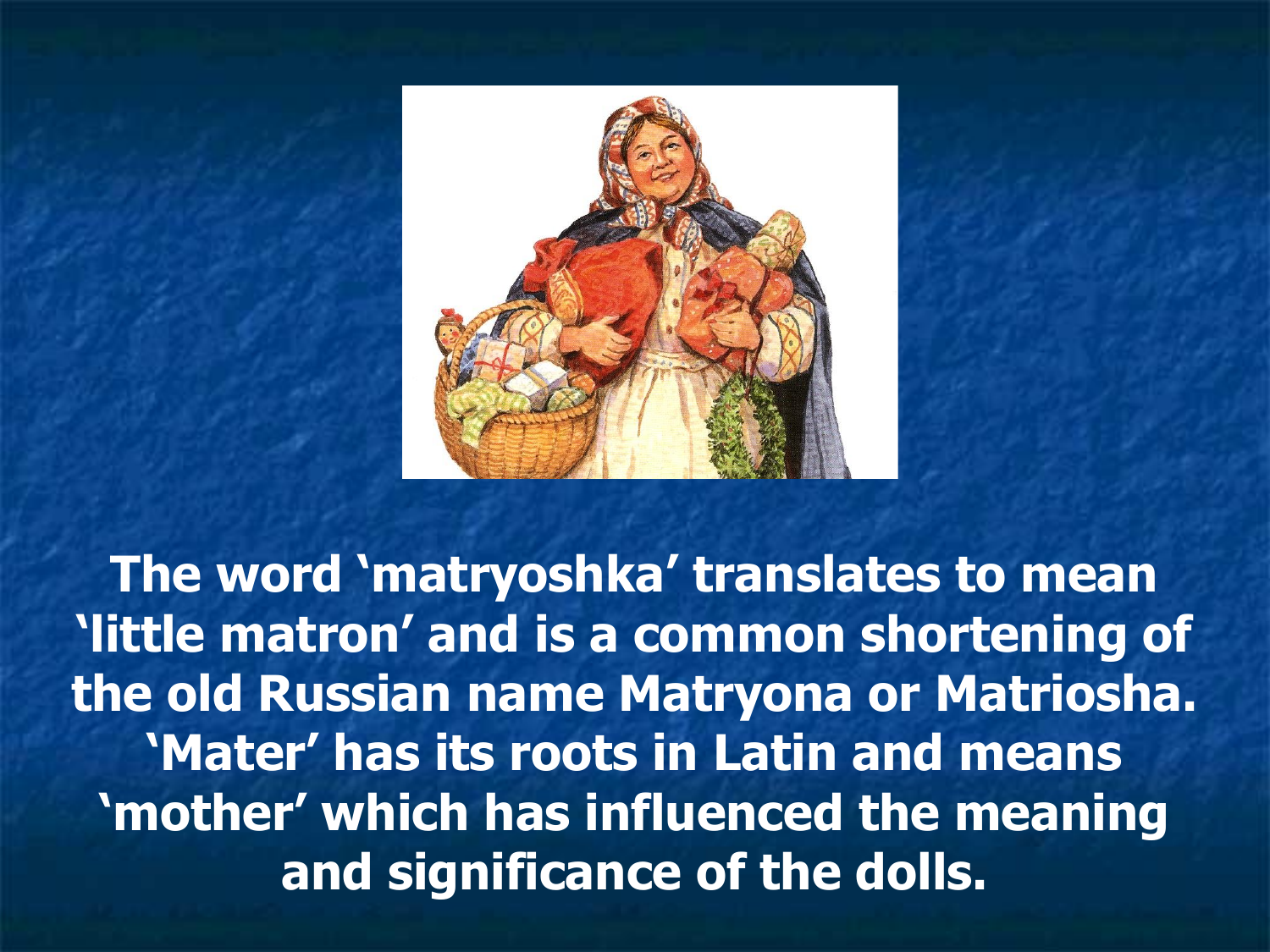

**Having a large and close-knit family is common and even important in traditional Russian culture with many generations and extended relatives playing an active role in the family dynamic, including grandparents, aunts, uncles and cousins.**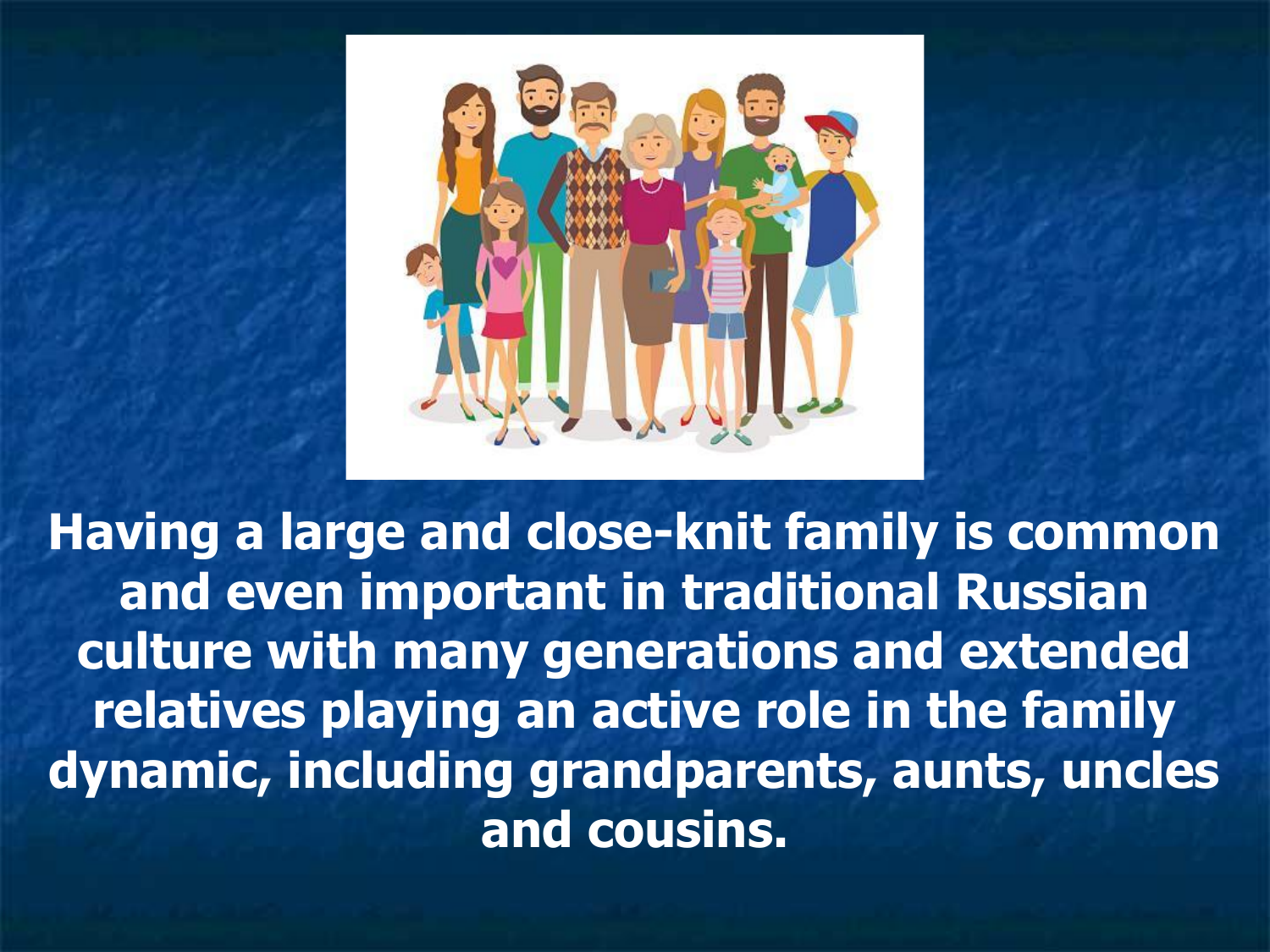

**The Matryoshka doll is a symbol of the Russian babushka, a strong female matriarch and a central figure in the Russian family.**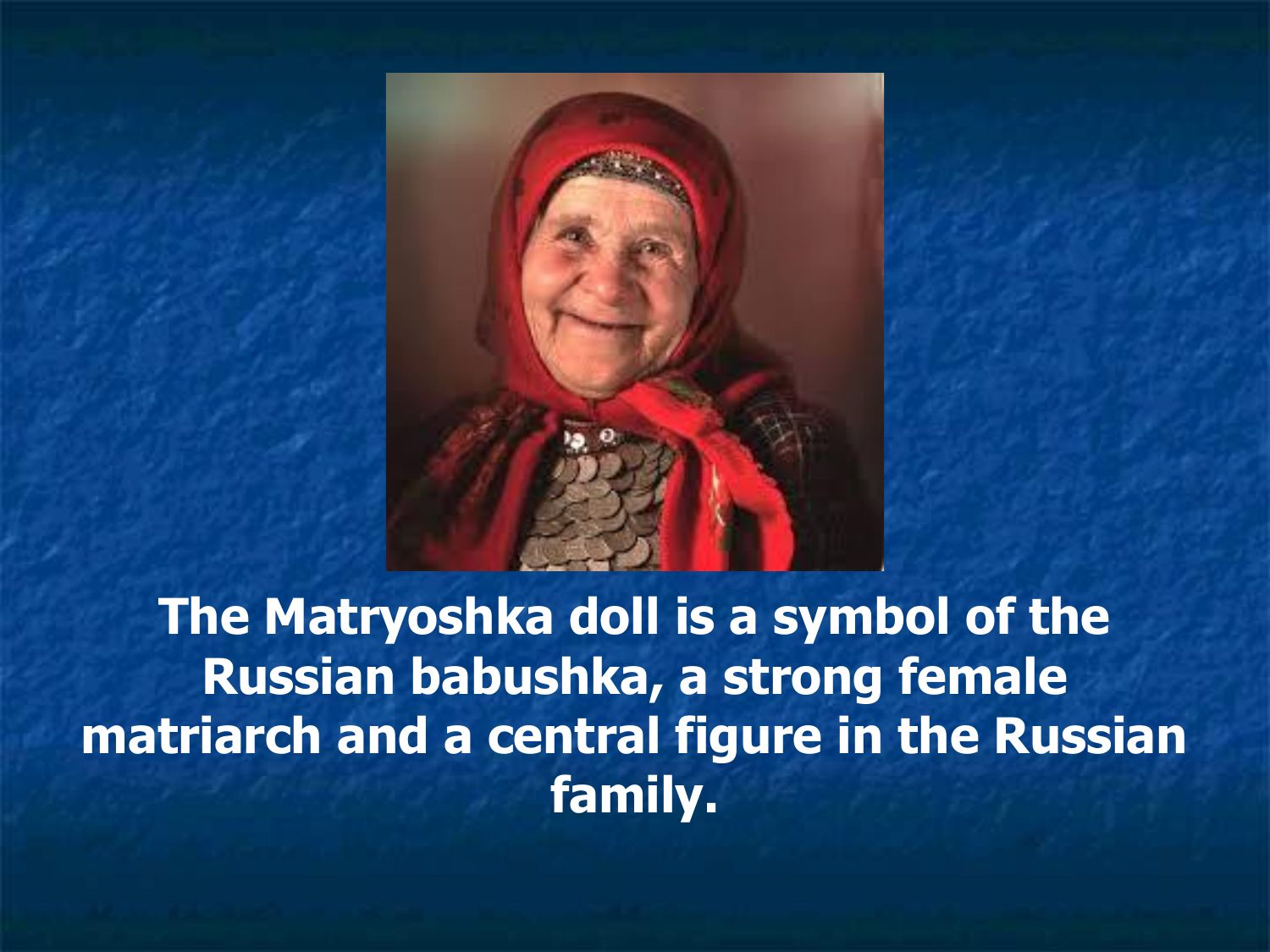

#### **The idea for the dolls was based on a Russian nursery tale.**

**That old tale went something like this . . .**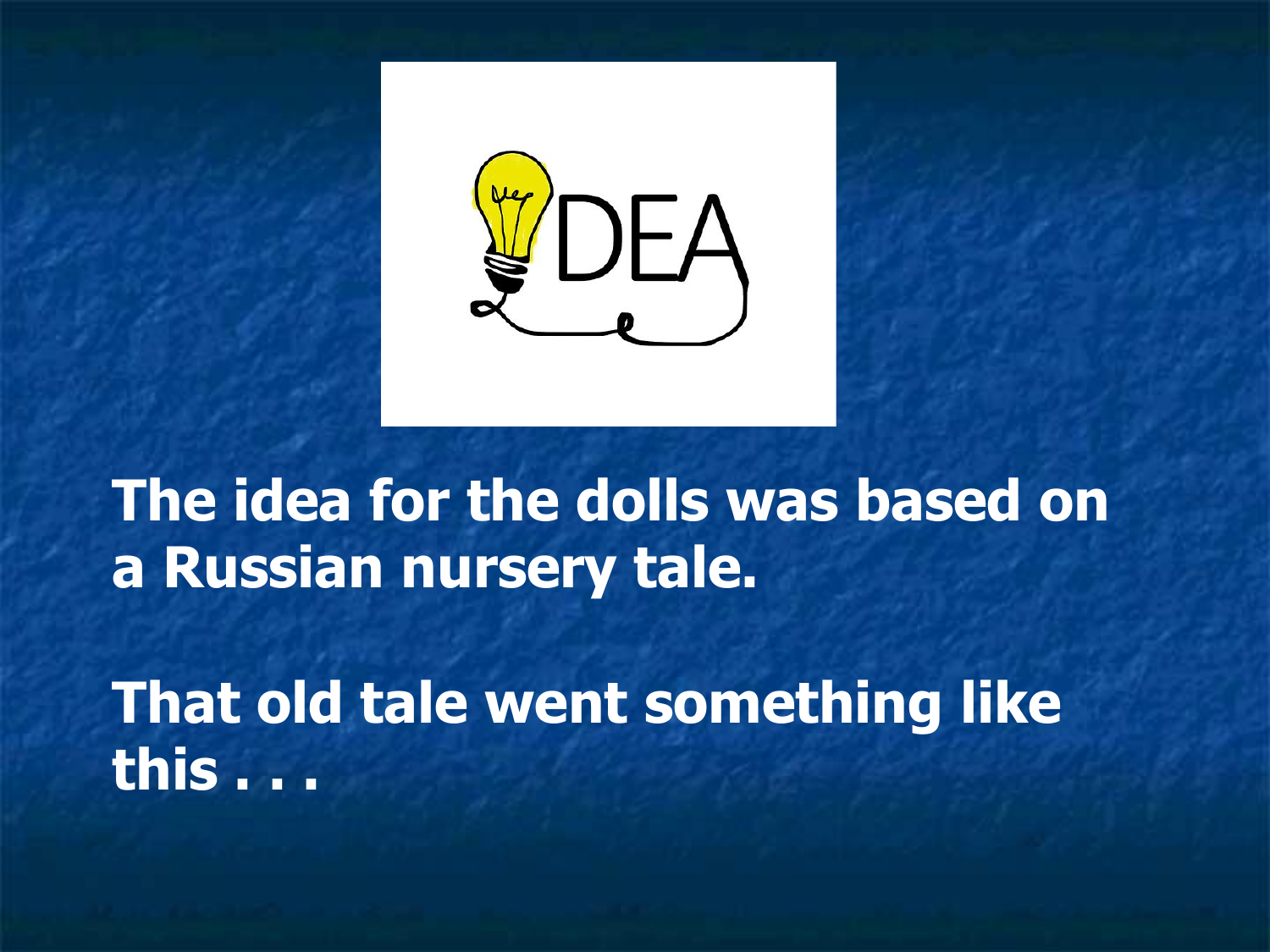Once upon a time, a long time ago, there was a very little girl named Oksana who loved to run down the mountain. But she never went alone. Oksana always took one of her sisters with her. There were wolves on the mountain.

One day, all the women in her family were busy making brightly colored scarves to wear in the coming festival. Oksana's big sister had lovingly made a very small scarf, just the right size for Oksana.

 $\overline{\mathbf{G}}$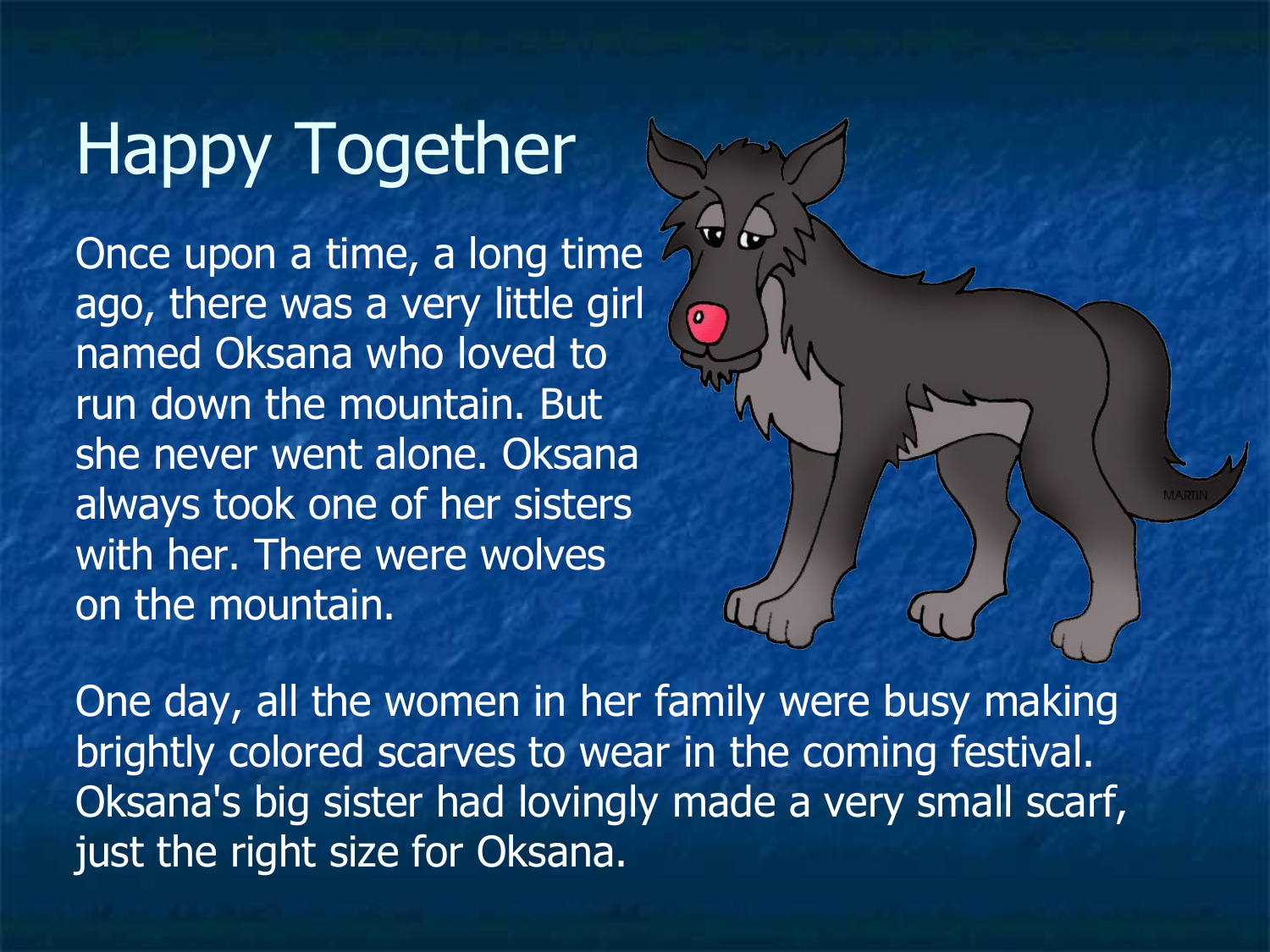"There you go, my little sister," smiled Oksana's biggest sister as she tied Oksana's new scarf under her chin.

Oksana was very happy. She gave her biggest sister a hug of thanks and danced outside. Oksana swirled and twirled and spun around.

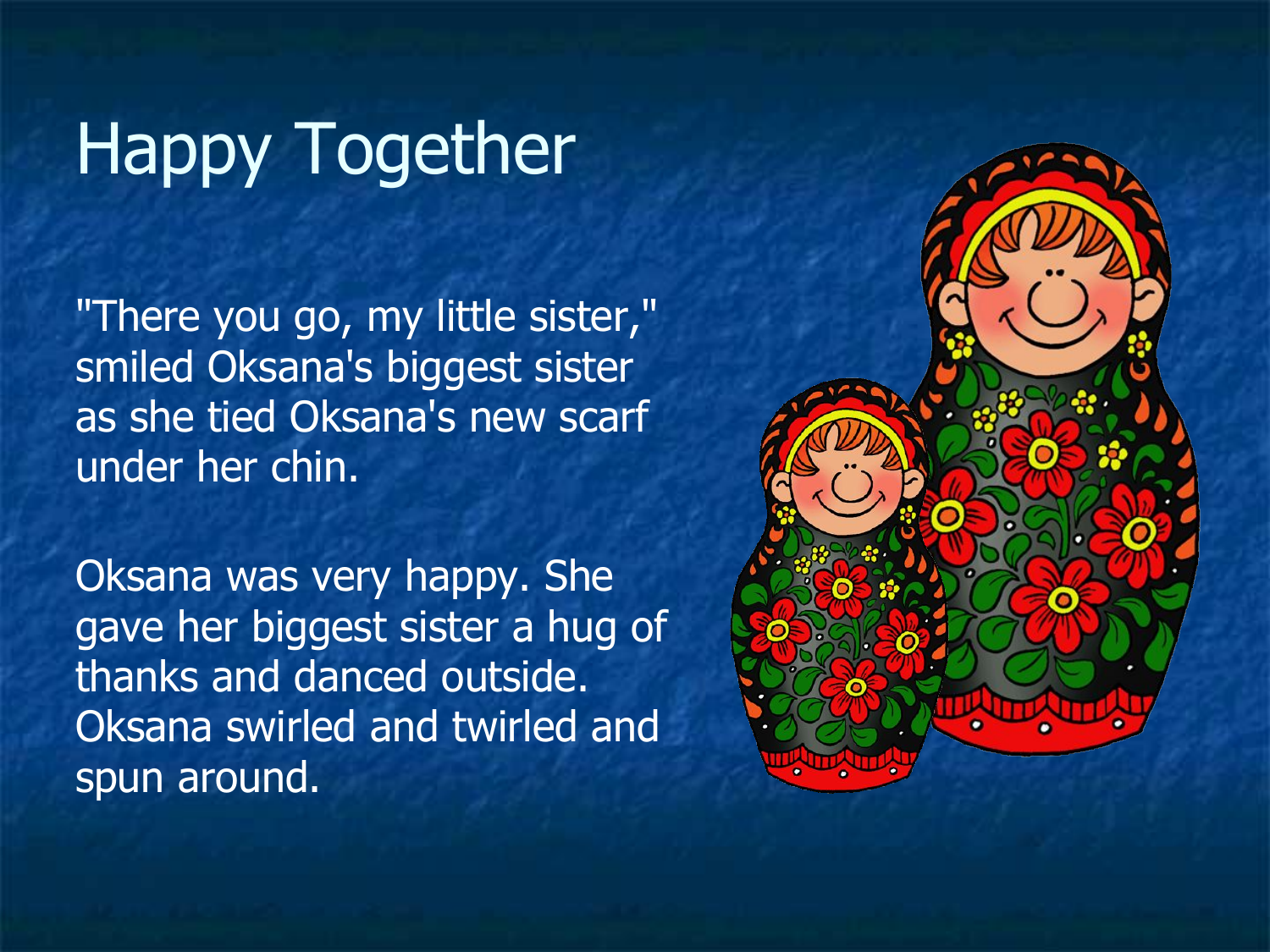"Stay close to the house," her mother called absently through the open door of the house.



"Yes, mother," Oksana said obediently. The ties of her scarf danced in the breeze. It was such a lovely day. Swirling and twirling, she moved farther and farther away from home without even noticing.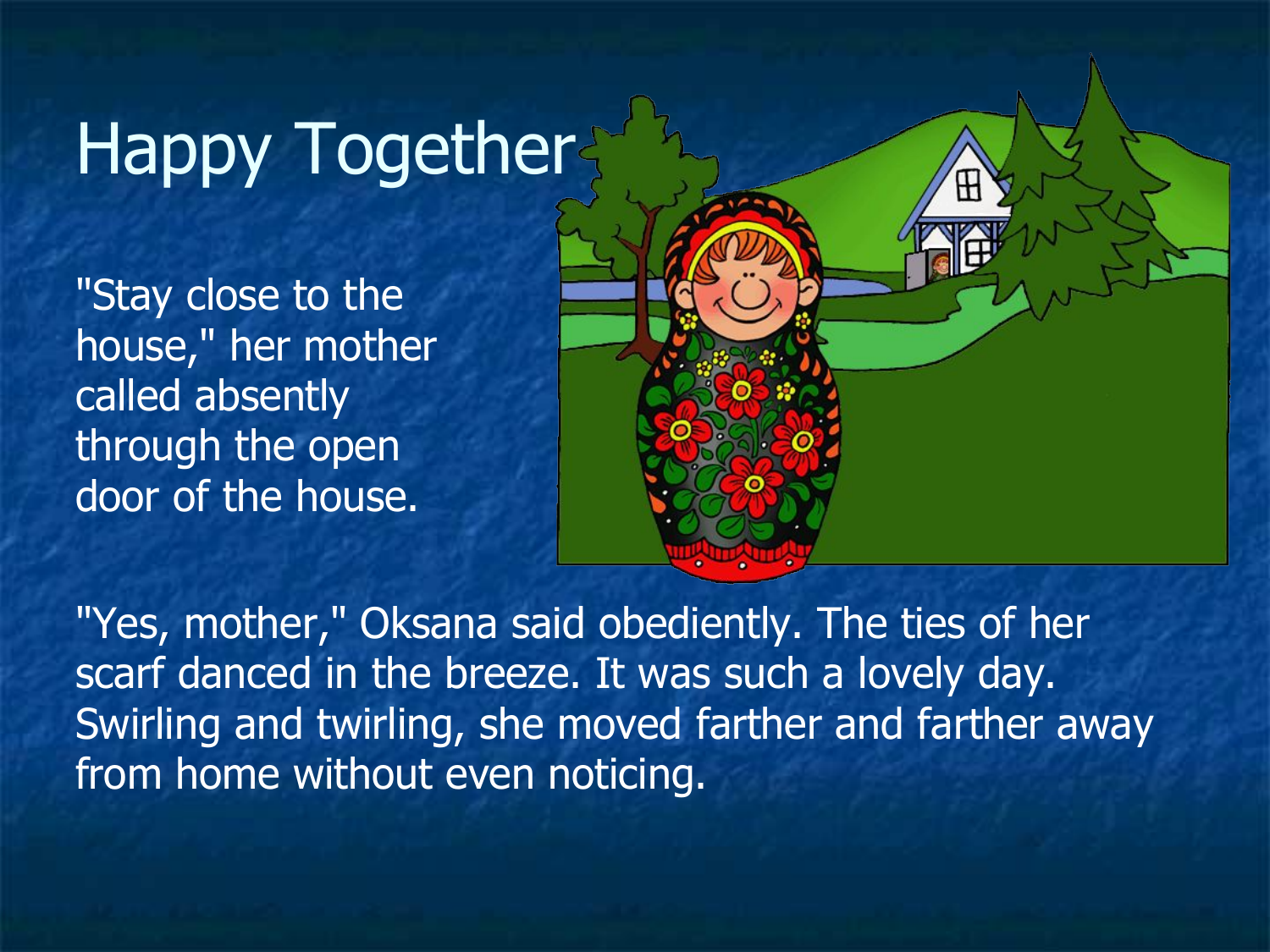Inside the house, her middle sister stood up and stretched. She leaned out the window to take a deep breath of clean mountain air.

Way in the distance, she could see a colorful speck swirling and twirling in the breeze. Her eyes narrowed. What was it? Could it be? Oh no!

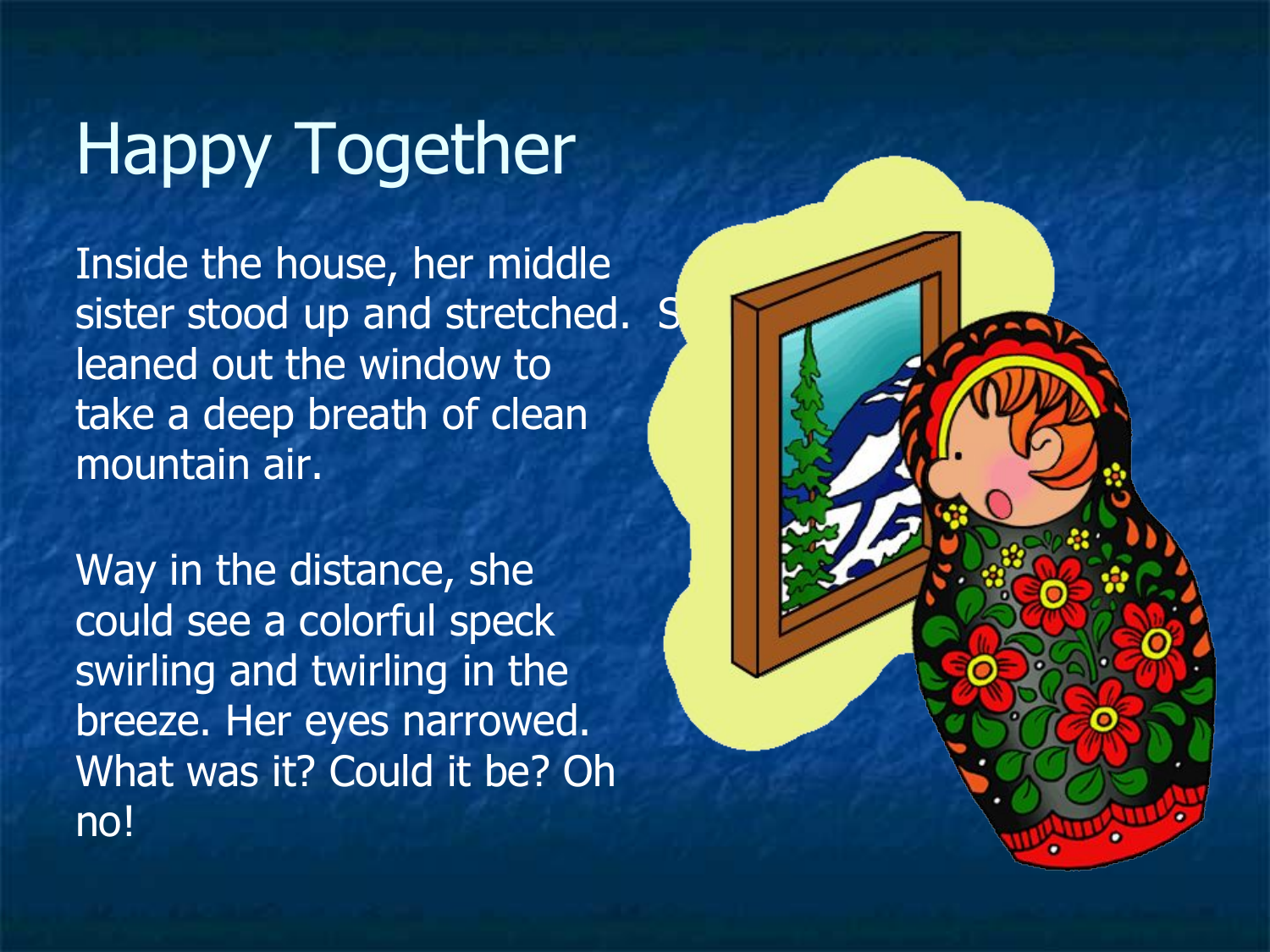Shouting to her mother and grandmother and sisters, Oksana's middle sister flew down the mountain.

Her sisters ran quickly behind her.

Her mother ran swiftly behind them.

Her grandmother forgot her aches and pains and ran panting behind them.

When they all reached little Oksana, They hugged her tightly.